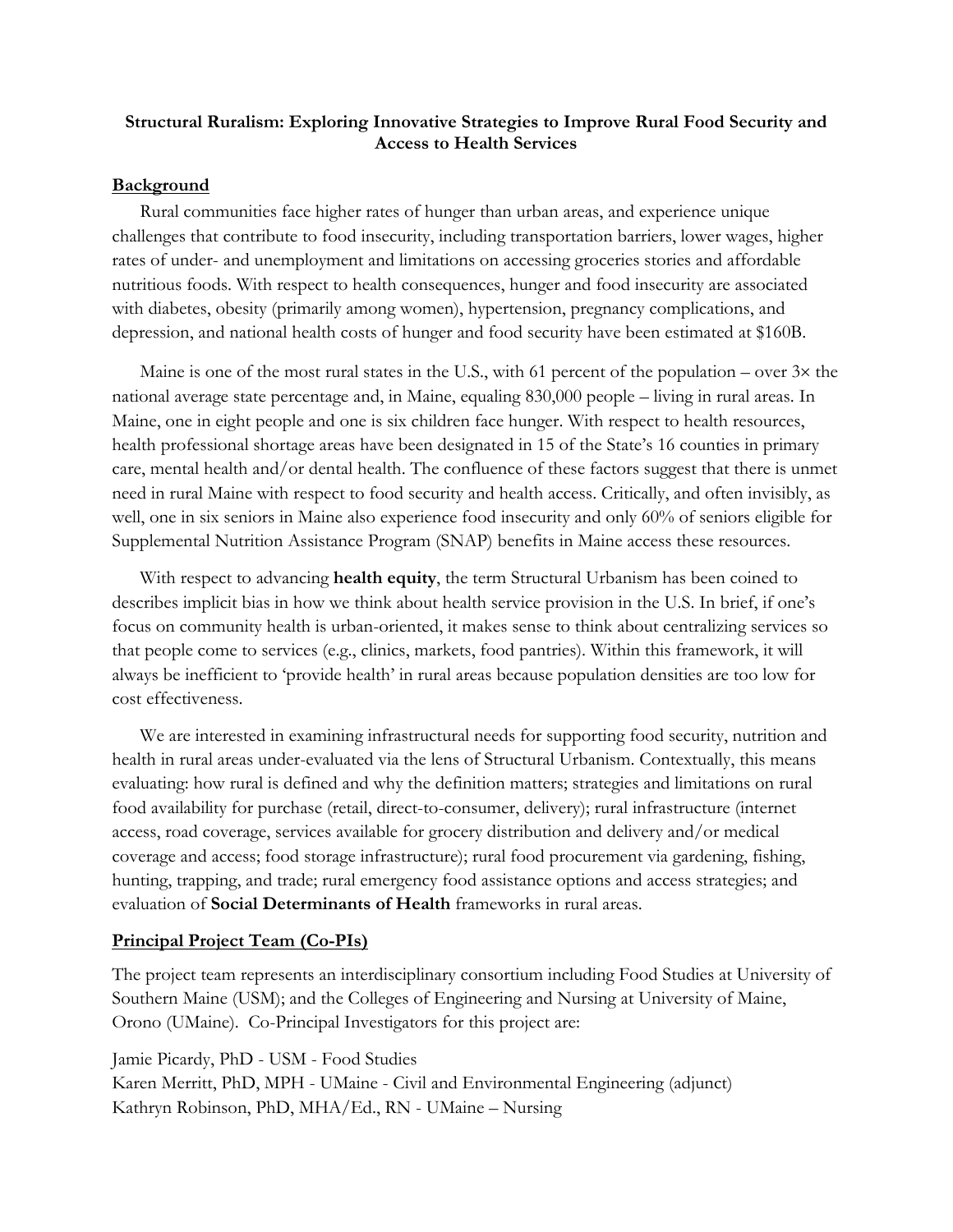#### **Project Research Questions**

- How is rural defined and understood? Does this definition limit or render invisible rural needs?
- What innovative solutions in healthcare and business are practiced to reach rural communities and/or low income individuals?
- How can we adapt such practices to address food insecurity and increase health resiliency in rural Maine?
- What infrastructure is needed to develop a network of solutions? What barriers need to be addressed?

# **Focus Population and Needs**

Our project focus is District 2 of Maine. District 2 is the largest Federal congressional district east of the Mississippi River, comprises approximately 80% of the land area of the State and contains the second highest percent (80%) rural population by District in the U.S. To anticipate, adapt to and influence the future of rural health in Maine, current status and trends that require interdisciplinary evaluation include: changing State demographics (aging population, growth in immigrant communities throughout the State); the need for broadband expansion into rural Maine (internet and cellular) and associated local difficulties in fully utilizing potential for online food purchasing and food delivery; and changing health care delivery and service models (telehealth, mobile health).

## **Hypothesis with Assumptions**

H1: Structural access barriers limit food security and health in rural Maine. Through multidisciplinary focus on the underlying social and technical issues, unmet needs with respect to food security, nutrition and health can be identified and constructively addressed.

Importantly, we recognize that rural looks different in different parts of the U.S. Our focus is on identifying key barriers to access in one of the most rural areas of the U.S. and designing a roadmap – literally and metaphorically – to remove these barriers. Our research team backgrounds/expertise include nursing, food systems, and public health engineering. Our research team community connections include non-profit organizations, research institutes and direct service providers focused on food security (including provision of culturally appropriate foods), community health and wraparound services in rural areas in the State. Potential community partner organizations with whom we are currently either individually or collaboratively engaged include:

## Public Health

- Maine Rural Health Research Center
- Maine Public Health Association
- Wabanaki Reach and Wabanaki Public Health
- Healthy Acadia
- Healthy Communities of the Capital Area
- Maine Mobile Health
- UMaine Orono Healthcare Nursing Program Partners

## Food Security and Nutrition

- Good Shepherd Food Bank
- Maine Network of Community Food Councils